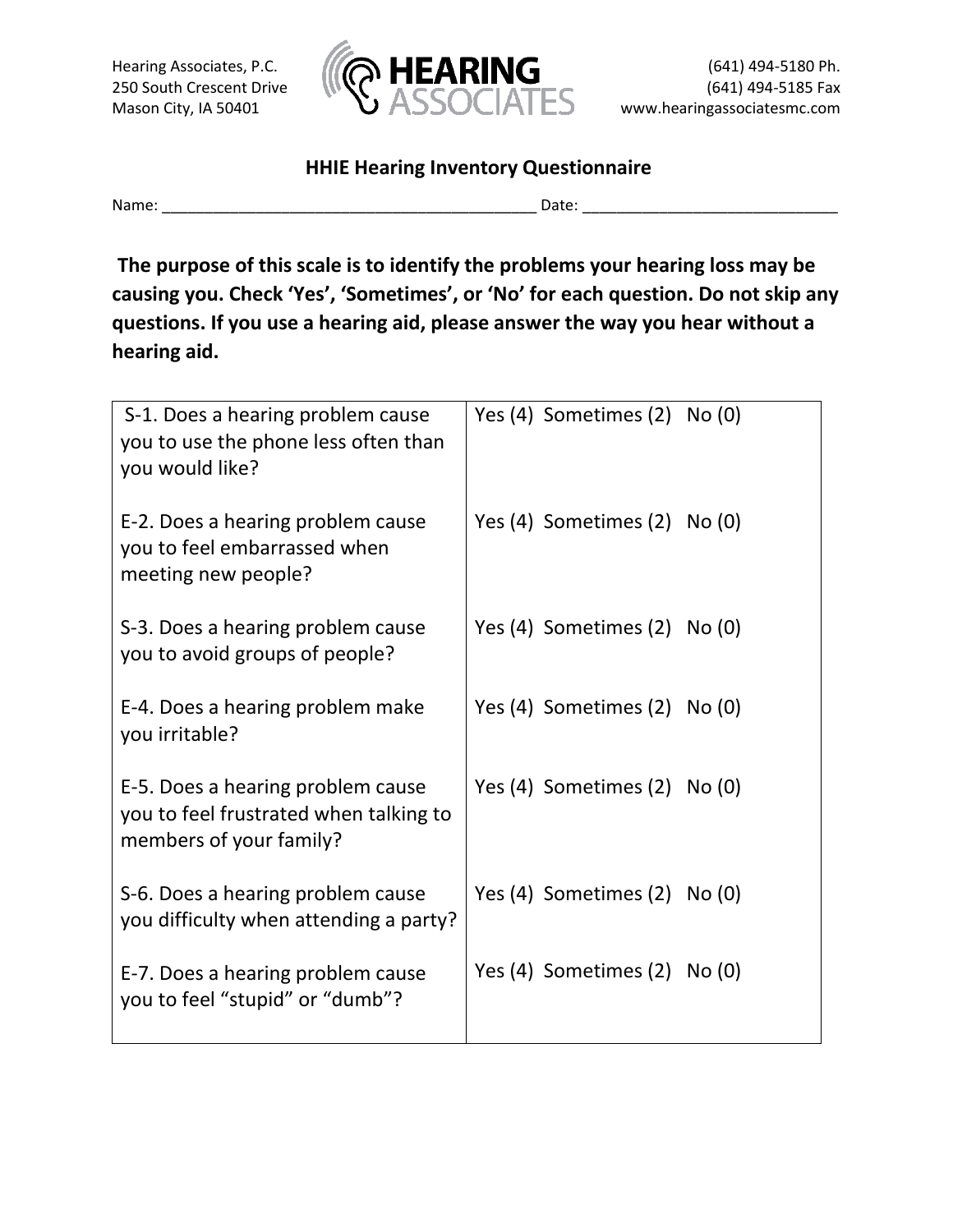| iviason City, ia 50401                                                                                                    | www.nearingassociatesmc.com  |
|---------------------------------------------------------------------------------------------------------------------------|------------------------------|
| S-8. Do you have difficulty hearing<br>when someone speaks in a whisper?                                                  | Yes (4) Sometimes (2) No (0) |
| E-9. Do you feel handicapped by a<br>hearing problem?                                                                     | Yes (4) Sometimes (2) No (0) |
| S-10. Does a hearing problem cause<br>you difficulty when visiting friends,<br>relatives, or neighbors?                   | Yes (4) Sometimes (2) No (0) |
| S-11. Does a hearing problem cause<br>you to attend religious services less<br>often than you would like?                 | Yes (4) Sometimes (2) No (0) |
| E-12. Does a hearing problem cause<br>you to be nervous?                                                                  | Yes (4) Sometimes (2) No (0) |
| S-13. Does a hearing problem cause<br>you to visit friends, relatives, or<br>neighbors less often than you would<br>like? | Yes (4) Sometimes (2) No (0) |
| E-14. Does a hearing problem cause<br>you to have arguments with family<br>members?                                       | Yes (4) Sometimes (2) No (0) |
| S-15. Does a hearing problem cause<br>you difficulty when listening to TV or<br>radio?                                    | Yes (4) Sometimes (2) No (0) |
| S-16. Does a hearing problem cause<br>you to go shopping less often than<br>you would like?                               | Yes (4) Sometimes (2) No (0) |
| E-17. Does any problem or difficulty<br>with your hearing upset you at all?                                               | Yes (4) Sometimes (2) No (0) |
|                                                                                                                           |                              |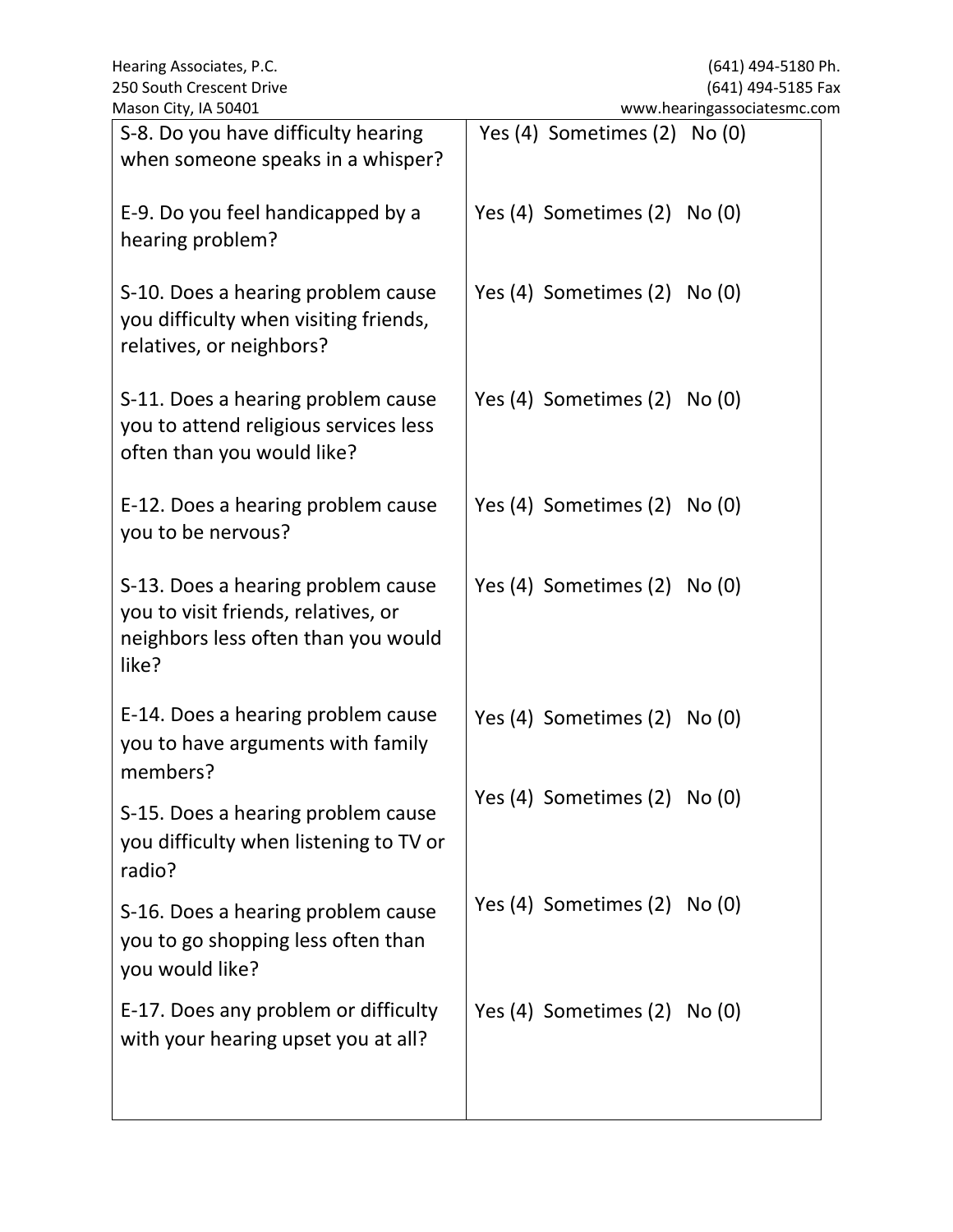| E-18. Does a hearing problem cause<br>Yes (4) Sometimes (2)<br>No(0)<br>you to want to be by yourself?<br>Yes (4) Sometimes (2) No (0)<br>S-19. Does a hearing problem cause<br>you to talk to family members less<br>often than you would like?<br>Yes (4) Sometimes (2) No (0)<br>E-20. Do you feel that any difficulty<br>with your hearing limits or hampers<br>your personal or social life?<br>Yes (4) Sometimes (2) No (0)<br>S-21. Does a hearing problem cause<br>you difficulty when in a restaurant<br>with relatives or friends?<br>Yes (4) Sometimes (2) No (0)<br>E-22. Does a hearing problem cause<br>you to feel depressed?<br>S-23. Does a hearing problem cause<br>Yes (4) Sometimes (2) No (0)<br>you to listen to TV or radio less often<br>than you would like?<br>Yes (4) Sometimes (2) No (0)<br>E-24. Does a hearing problem cause<br>you to feel uncomfortable when<br>talking to friends?<br>Yes (4) Sometimes (2) No (0)<br>E-25. Does a hearing problem cause<br>you to feel left out when you are | Mason City, IA 50401 | www.hearingassociatesmc.com |
|---------------------------------------------------------------------------------------------------------------------------------------------------------------------------------------------------------------------------------------------------------------------------------------------------------------------------------------------------------------------------------------------------------------------------------------------------------------------------------------------------------------------------------------------------------------------------------------------------------------------------------------------------------------------------------------------------------------------------------------------------------------------------------------------------------------------------------------------------------------------------------------------------------------------------------------------------------------------------------------------------------------------------------|----------------------|-----------------------------|
|                                                                                                                                                                                                                                                                                                                                                                                                                                                                                                                                                                                                                                                                                                                                                                                                                                                                                                                                                                                                                                 |                      |                             |
|                                                                                                                                                                                                                                                                                                                                                                                                                                                                                                                                                                                                                                                                                                                                                                                                                                                                                                                                                                                                                                 |                      |                             |
|                                                                                                                                                                                                                                                                                                                                                                                                                                                                                                                                                                                                                                                                                                                                                                                                                                                                                                                                                                                                                                 |                      |                             |
|                                                                                                                                                                                                                                                                                                                                                                                                                                                                                                                                                                                                                                                                                                                                                                                                                                                                                                                                                                                                                                 |                      |                             |
|                                                                                                                                                                                                                                                                                                                                                                                                                                                                                                                                                                                                                                                                                                                                                                                                                                                                                                                                                                                                                                 |                      |                             |
|                                                                                                                                                                                                                                                                                                                                                                                                                                                                                                                                                                                                                                                                                                                                                                                                                                                                                                                                                                                                                                 |                      |                             |
|                                                                                                                                                                                                                                                                                                                                                                                                                                                                                                                                                                                                                                                                                                                                                                                                                                                                                                                                                                                                                                 |                      |                             |
|                                                                                                                                                                                                                                                                                                                                                                                                                                                                                                                                                                                                                                                                                                                                                                                                                                                                                                                                                                                                                                 |                      |                             |